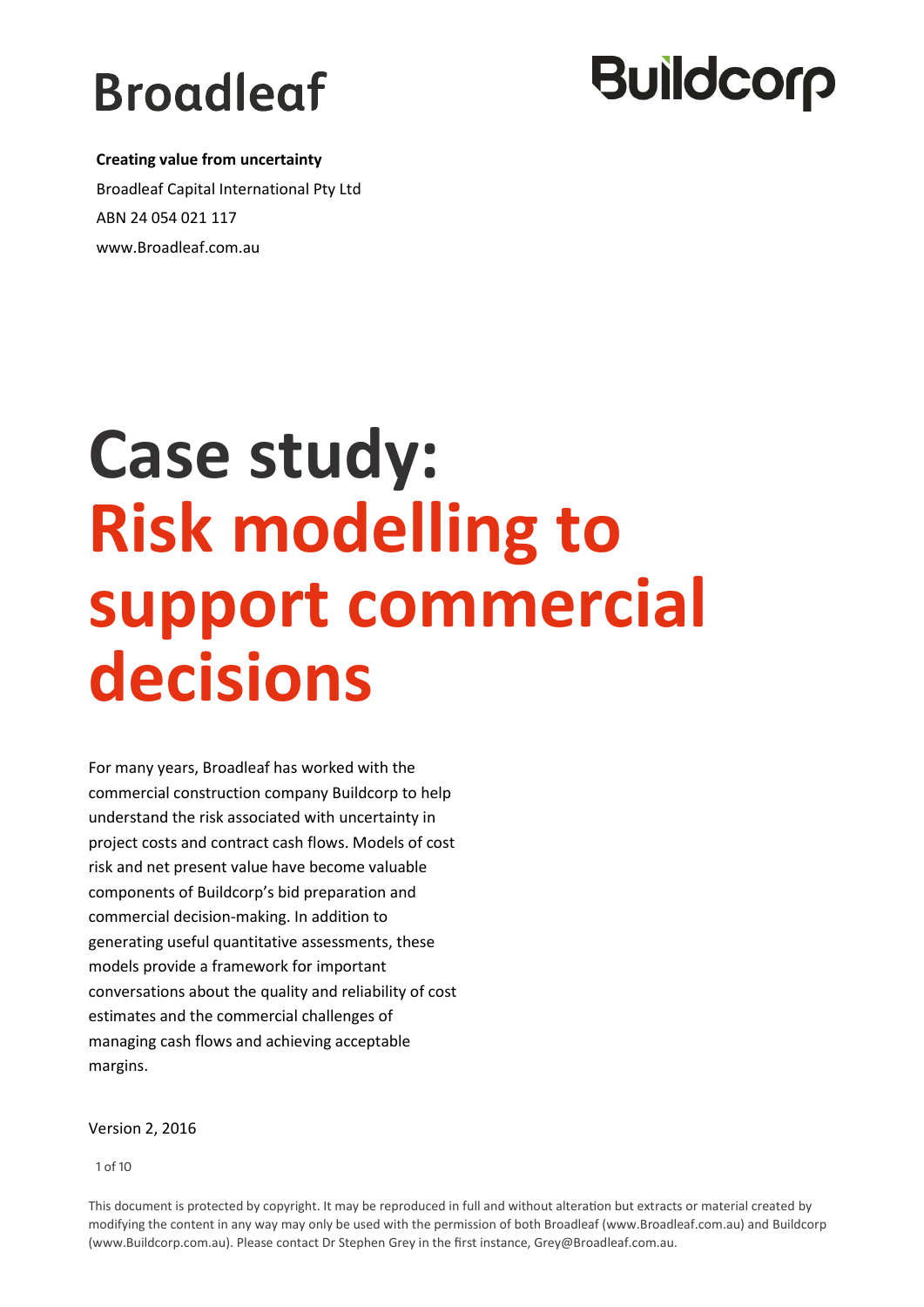### **Contents**

| 1 | <b>Background</b>     | 3  |
|---|-----------------------|----|
| 2 | <b>Objectives</b>     | 3  |
| з | Approach              | 4  |
|   | 3.1 Tender costs      | 4  |
|   | 3.2 Project cash flow | 6  |
| 4 | Conclusion            | 9  |
|   | <b>Contacts</b>       | 10 |

### **Figures**

| Figure 1: Item cost distribution                    | 4  |
|-----------------------------------------------------|----|
| Figure 2: Total cost distribution                   | 5. |
| Figure 3: Contribution of cost items to contingency | 5  |
| Figure 4: Cash flow timing                          | 6  |
| Figure 5: Avoiding extreme cash flows               | 7  |
| Figure 6: NPV risk                                  | 8  |
| Figure 7: Impact of drivers on NPV                  | 8  |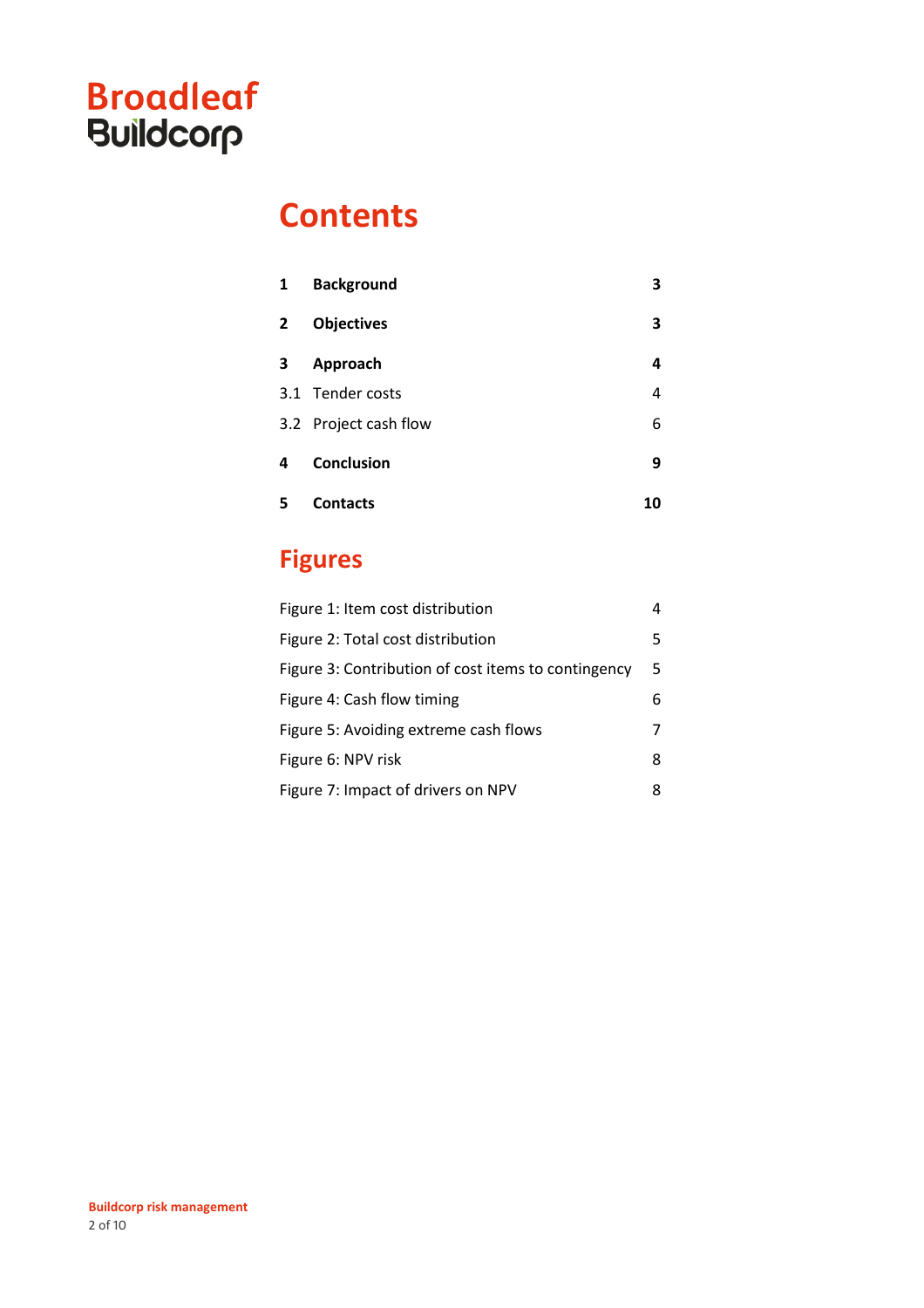## **1 Background**

The Buildcorp group is a diverse, integrated commercial construction business. Its service offering spans many disciplines of commercial construction, including base building construction, refurbishment, building upgrades, fit-out, remedial building, heavy industrial projects and architectural joinery.

The commercial construction industry operates on narrow margins in an environment where costs can be volatile and the timing of cash flows can be affected by many factors beyond the control of the business. Close attention to costs and cash flow management is crucial to achieving sustained success.

Broadleaf has worked with Buildcorp's Chief Financial Officer for several years to apply quantitative risk modelling methods within the group. In keeping with the culture and demands of the business, these methods have been tailored to work with existing systems and to deliver useful insights while limiting any additional effort required from those who use them.

The work described in this case study supports commercial decisions on whether and how to respond to requests for tender. Two aspects were important:

- The cost estimates developed when preparing tender responses
- The forecast cash flows of the proposed projects.

# **2 Objectives**

As with most risk management activities, the objective of this work is to support decision-making and improve the chances of achieving successful outcomes. The primary measure of success is the amount of value generated for the business. This requires prices to be low enough to win sufficient work and high enough to deliver a good margin on successful tenders.

The tools provided to support this process have to be straightforward and they must require little or no input over and above the information the business uses already. That information consists of past history, market intelligence and the experienced judgement of Buildcorp's personnel.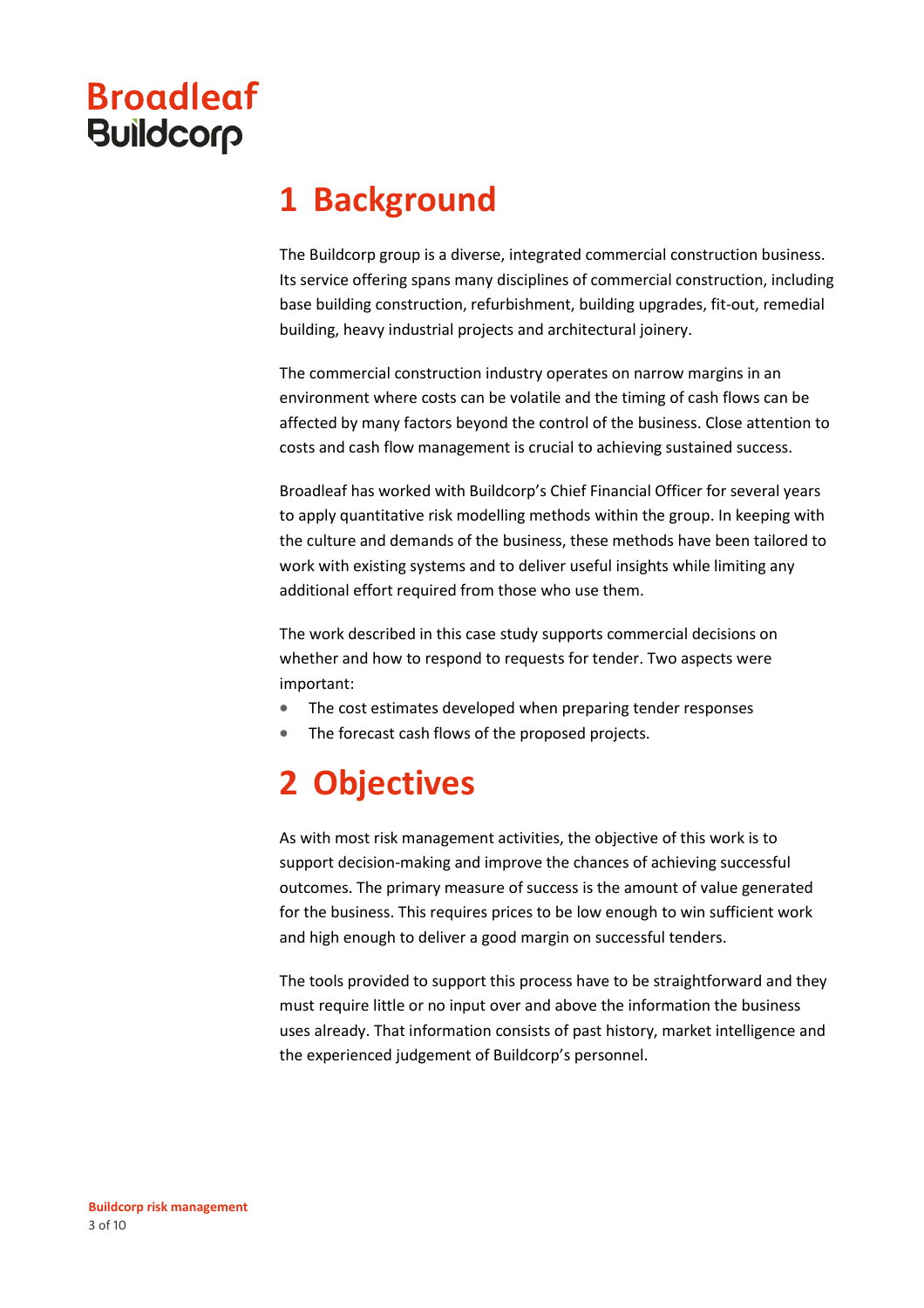## **3 Approach**

#### **3.1 Tender costs**

In common with many companies dealing with a consistent kind of work from one year to the next, Buildcorp uses standard tables of cost items as the starting point for an estimate. Market prices are sought for each item required for a particular project and a value is set in the estimate that the project manager believes can be achieved. These item values are used to calculate the base cost estimate. Multiple quotations are usually sought for each item and other sources of information, based on Buildcorp's intimate knowledge of the sector, are documented as well.

The quotations and other estimates provide an indication of the possible range of actual costs for each item. This range is used to define a probability density distribution for each item, illustrated in [Figure 1,](#page-3-0) in a model built in Excel using the @Risk add-in.

#### <span id="page-3-0"></span>**Figure 1: Item cost distribution**



The uncertainty in the total cost is evaluated by sampling the item distributions at random and calculating the total cost many thousands of times, a process known as Monte Carlo simulation. Two major outputs are taken from the model:

- The distribution of total costs, from which the business chooses a value for the as-bid cost based on the amount of risk that is felt to be appropriate, illustrated i[n Figure 2](#page-4-0)
- A summary of the contribution that each item makes to the contingency, which is the gap between the base cost and the as-bid cost, illustrated in [Figure 3.](#page-4-1)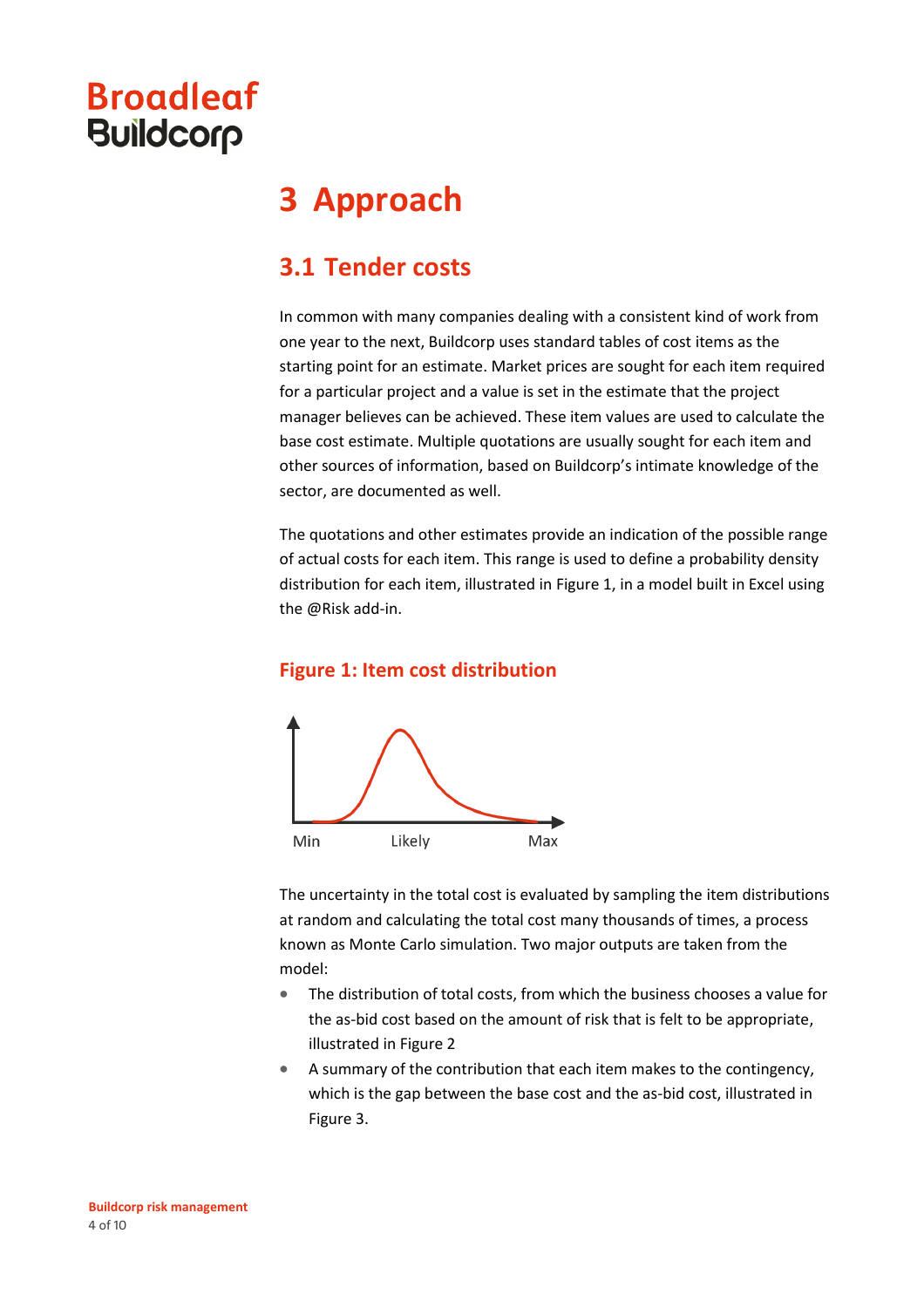<span id="page-4-0"></span>

#### **Figure 2: Total cost distribution**



#### **Figure 3: Contribution of cost items to contingency**

<span id="page-4-1"></span>

The total cost distribution is used to choose the cost on which the business will base the tendered price. Understanding how far this cost might vary either side of the base cost estimate allows an informed view of how to balance the desire to win against the need to return an acceptable commercial margin. An understanding of the market and experience in the sector are fundamental to the decision. The model provides a tangible framework against which to either confirm the judgements of senior managers or identify areas that should be examined further.

The assessment of how much each of the individual items contributes to the contingency indicates which items have the greatest potential to drive up the cost. This forms the basis of a discussion about where the estimate might be refined and where uncertainty could be reduced, a conversation that can generate useful insights into how to improve a bid.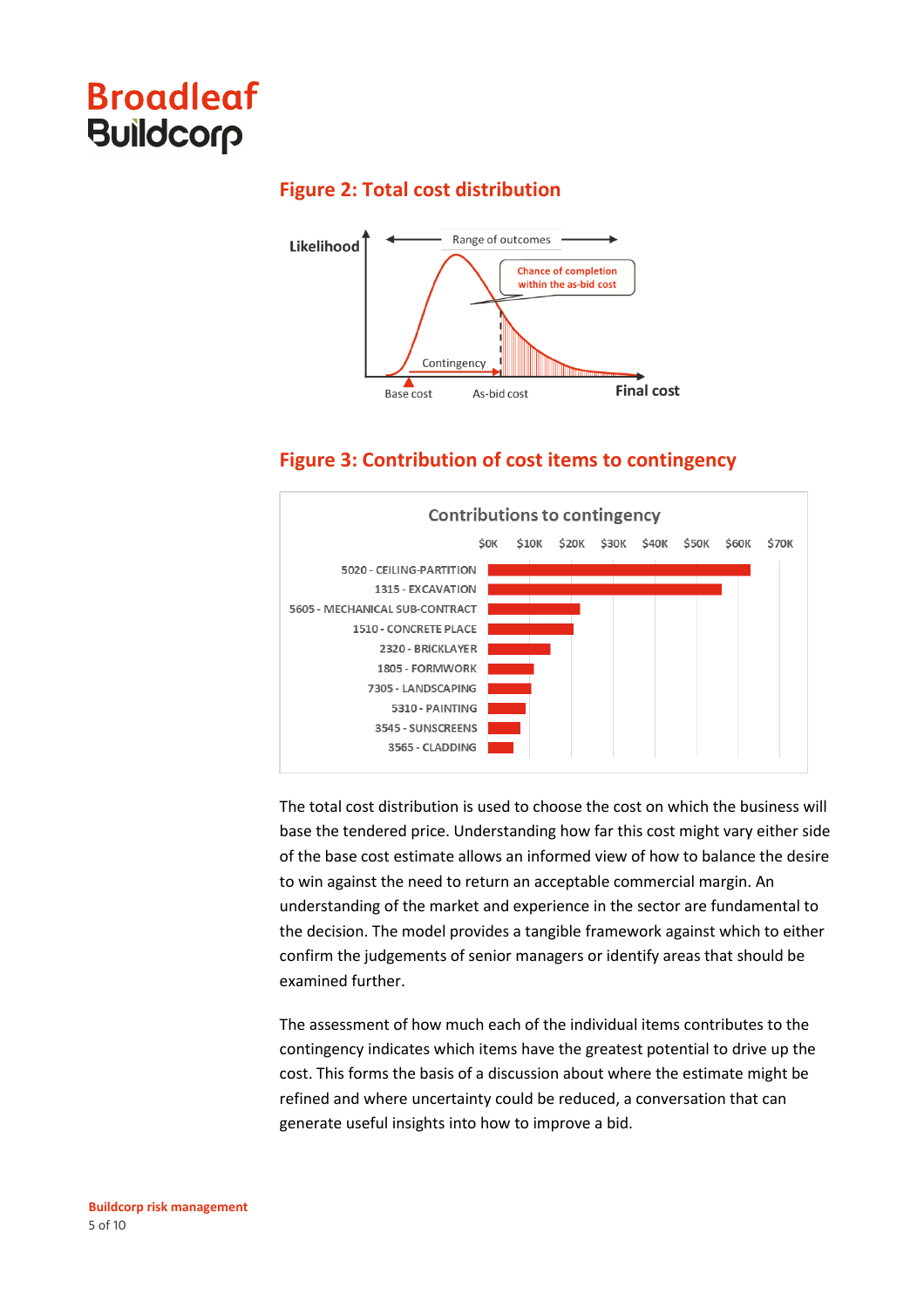#### **3.2 Project cash flow**

Cash flow management during implementation is critical to success in the construction industry. Understanding the cost of a project is an essential first step but not sufficient in its own right.

Technically, there could be a direct link between the cost model and a cash flow risk model but this level of formality is not necessary. The relationship between base costs, cost uncertainty, market price and margin are intimately understood by the business and embodied in an assessment of gross margin uncertainty that is used in the cash flow model.

The cash flow risk model focuses on three dominant drivers:

- Phasing of the cost cash flow during implementation, when costs will be incurred and suppliers' or subcontractors' invoices will be paid
- Phasing of the billing cash flow during implementation, when payments will be received from the client
- The margin that the job will yield, a synthesis of the initial cost, the contract price and changes that could arise during implementation.

[Figure 4](#page-5-0) illustrates cash flow timing, showing early, normal and late scenarios for net cash flows across the implementation period. The three S-curves are set by the company's management team, based on their experience with projects of the kind being considered; this approach is followed for both cost and billing cash flows, so there are three scenarios (early, normal and late) for each.

#### <span id="page-5-0"></span>**Figure 4: Cash flow timing**



**Elapsed project time**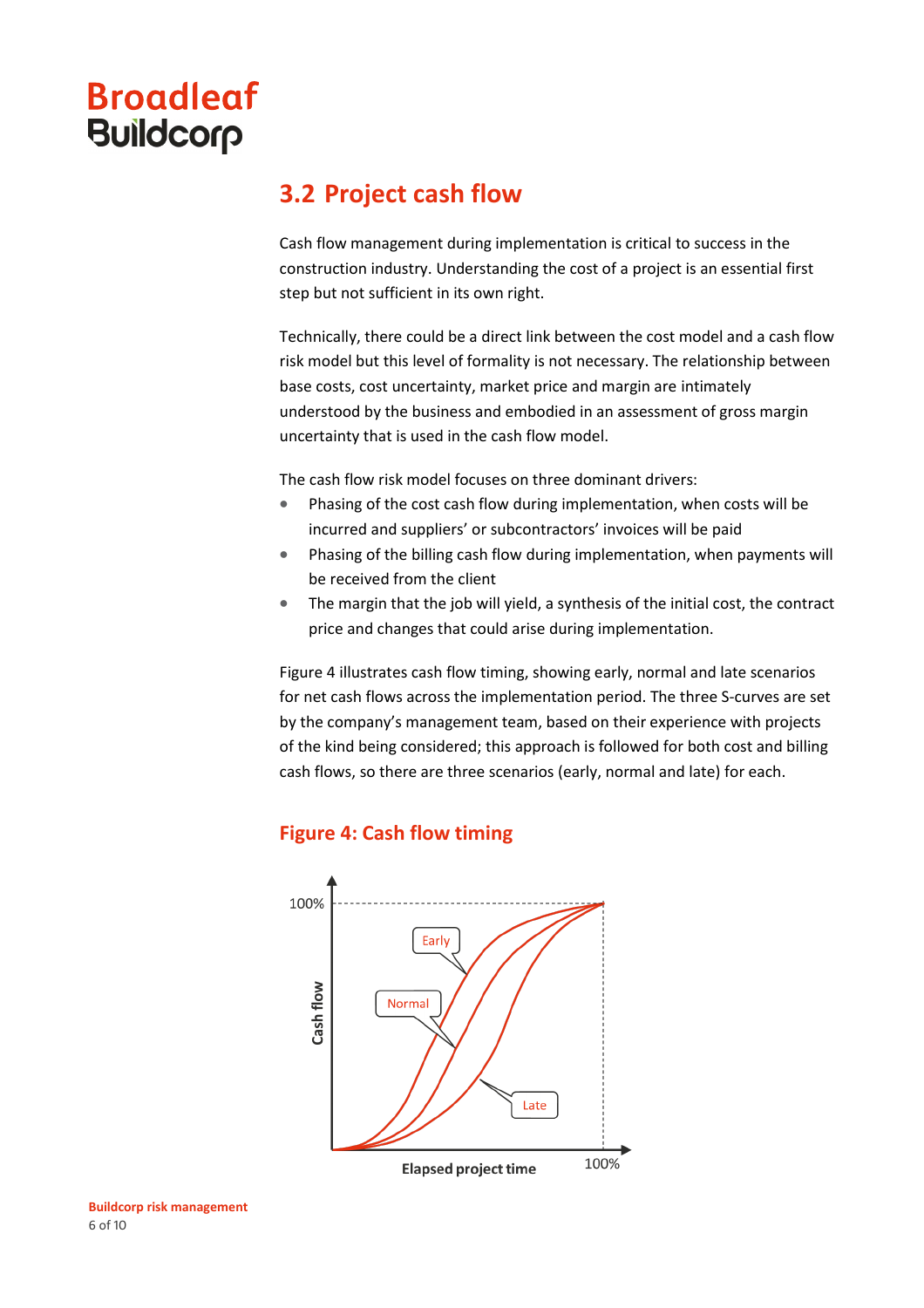The steps described below are used to examine the effects of uncertainty in a systematic way.

- 1. Establish the nine overall scenarios that correspond to the combinations of early, normal and late outcomes for the cost and billing cash flows.
- 2. Use the company's existing business systems to calculate the net present value (NPV) for each of the nine combinations, using the as-bid margin determined by senior managers.
- 3. Allow the timing of the cost and billing cash flows to vary uniformly between early and late for each one, and interpolate linearly between the early and late NPVs to calculate the NPV for each intermediate timing scenario. This is the NPV as it would be at the as-bid margin.
- 4. Exclude the extreme combination of late billings and early costs because it is considered unrealistic, as the control systems of the business are able to reliably prevent this combination from arising. During the simulation, outcomes that result in a combination of cost and billing timings that fall in the shaded region of [Figure 5](#page-6-0) are removed from the output.
- 5. Overlay margin uncertainty on the intermediate NPV by sampling the margin distribution and applying its variation from the as-bid value. Margin uncertainty is described in terms of a distribution based on maximum, asbid (most likely) and minimum values.

<span id="page-6-0"></span>

#### **Figure 5: Avoiding extreme cash flows**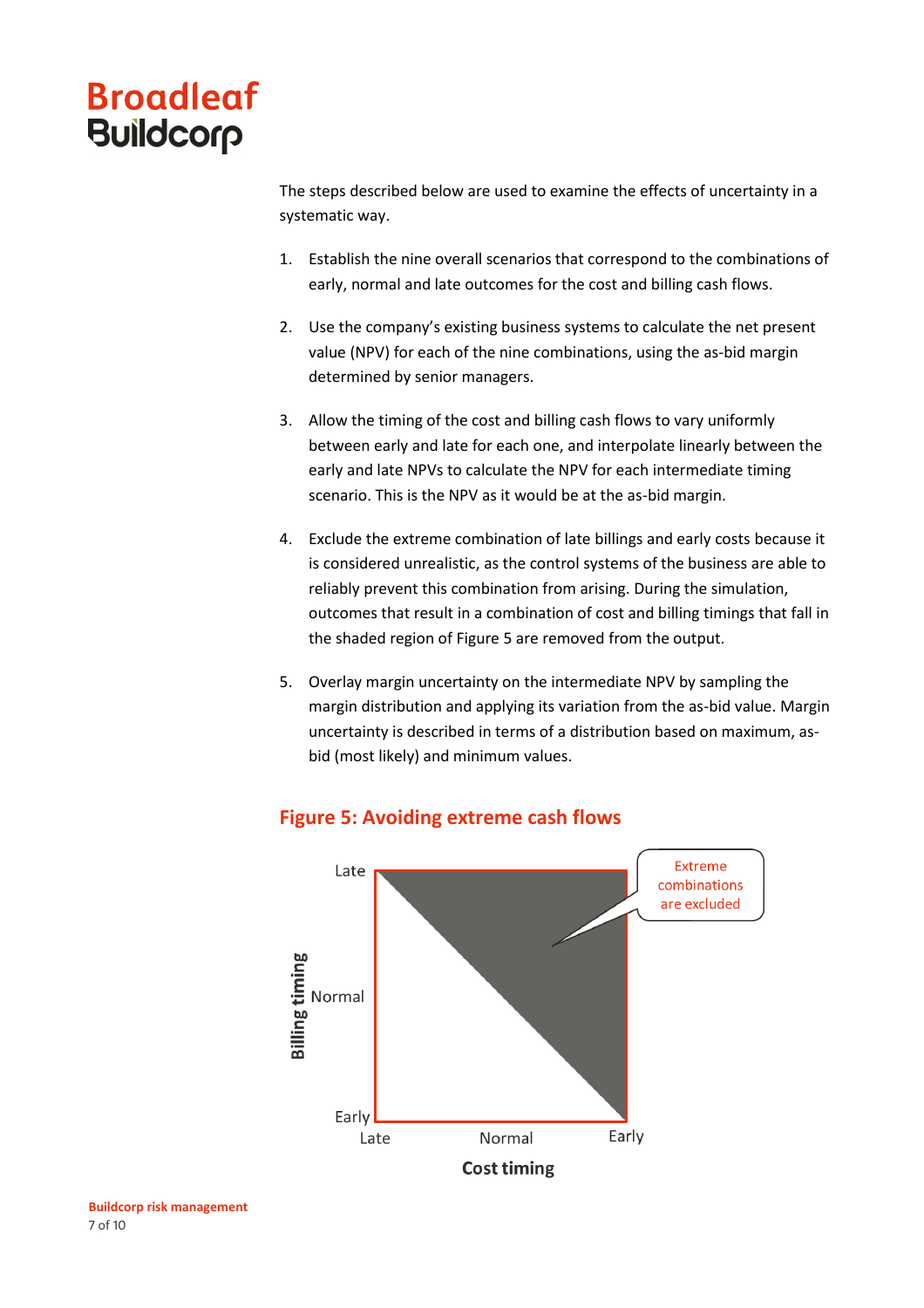As well as demonstrating the range of NPVs that a project might yield, the analysis is used to derive two important pieces of information:

- A 'safe' NPV that the business can reasonably rely on from the project, a value lower than the as-bid NPV, see [Figure 6](#page-7-0)
- The proportion of the gap between the as-bid and safe level that can be attributed to the effects of uncertainty in cost timing, billing timing and margin, see [Figure 7.](#page-7-1)

The safe NPV level in [Figure 6](#page-7-0) provides a risk-averse measure of whether the project is worth taking. The allocation of the shortfall from the as-bid case between the three drivers in [Figure 7](#page-7-1) offers an indication of where to apply management effort to deliver the as-bid potential of the project.

#### **Figure 6: NPV risk**

<span id="page-7-0"></span>

#### <span id="page-7-1"></span>**Figure 7: Impact of drivers on NPV**

| <b>SENSITIVITY SUMMARY</b>           | <b>NPV \$000's</b> |
|--------------------------------------|--------------------|
| As bid NPV position (un-simulated)   | 1,698              |
| Effect of cost timing uncertainty    | 354)               |
| Effect of billing timing uncertainty | (327)              |
| Effect of net margin uncertainty     | 296)               |
| Simulated safe NPV for this project  | 721                |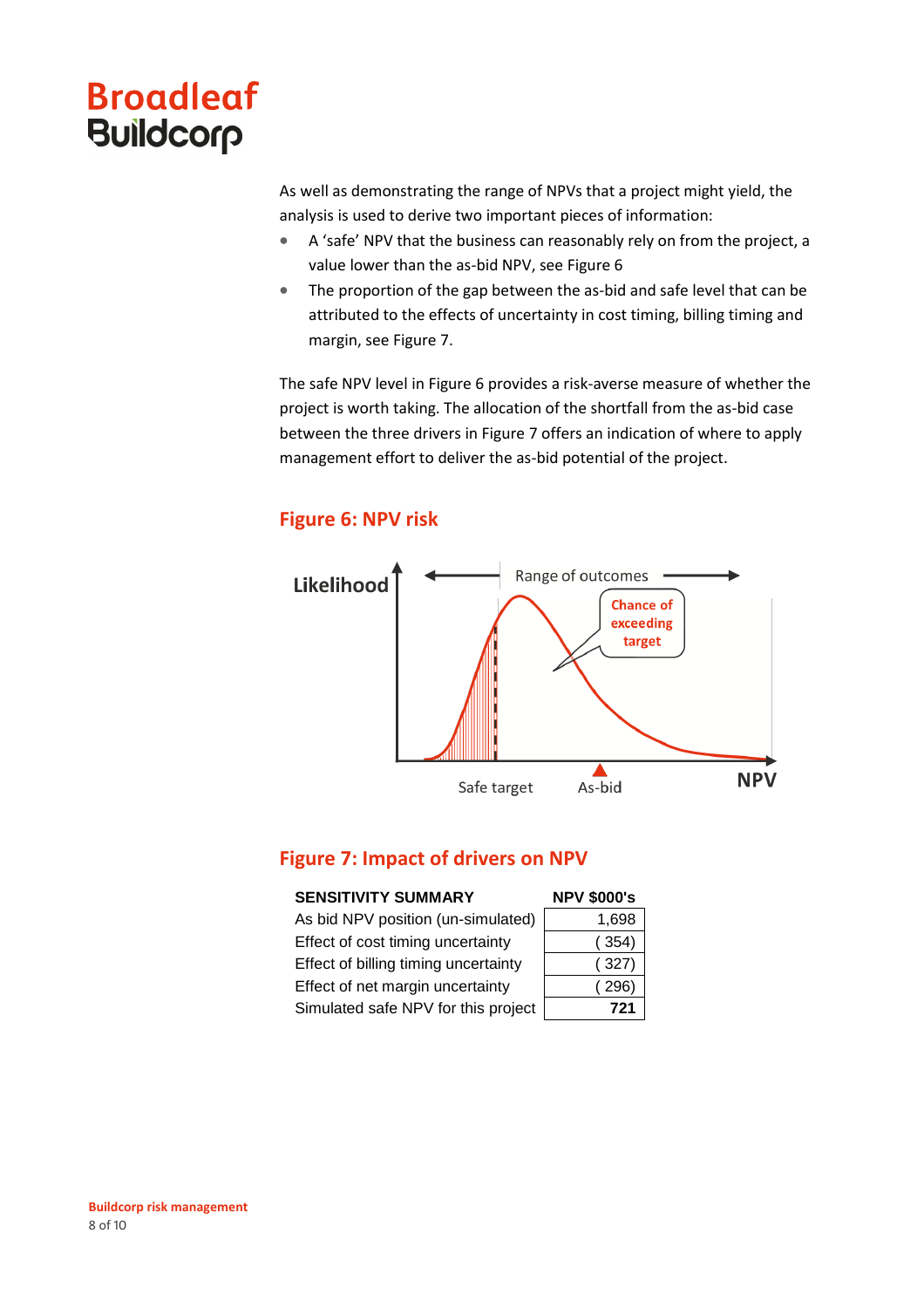### **4 Conclusion**

The models used here are not complicated. They are very carefully tailored to work with the financial systems and decision-making processes of the Buildcorp business. They have been pared down to the bare minimum required to be useful for the business.

Several major benefits flow from the use of straightforward tools such as this to support commercial decision-making.

- 1. The numerical outcomes they generate provide a basis for testing commercial judgements and ensuring that inadvertent biases do not unduly influence tendering decisions.
- 2. The process of providing the inputs to the models and discussing the outputs they generate stimulates valuable exchanges within the business about the quality of the inputs and where a bid might be improved before commitments are made.
- 3. The models indicate which aspects of a project will require close attention during implementation to maximise the chances of achieving a high NPV.

A key lesson from this case is that quantitative models do not need to be large, complicated or particularly detailed to make a significant positive contribution to important commercial decisions. They must represent what might happen in the operation of the business in terms that senior managers understand. This can be achieved by carefully tailoring general modelling principles to a particular requirement, so as to preserve the integrity of the analysis while providing a close match to the way the end users think about their work.

If models are simple and realistic, managers can use them to test what their intuition and experience tells them. Quantitative models can never replace human decision making, but if they are constructed carefully they can provide valuable support and insights to help managers add value to their businesses.